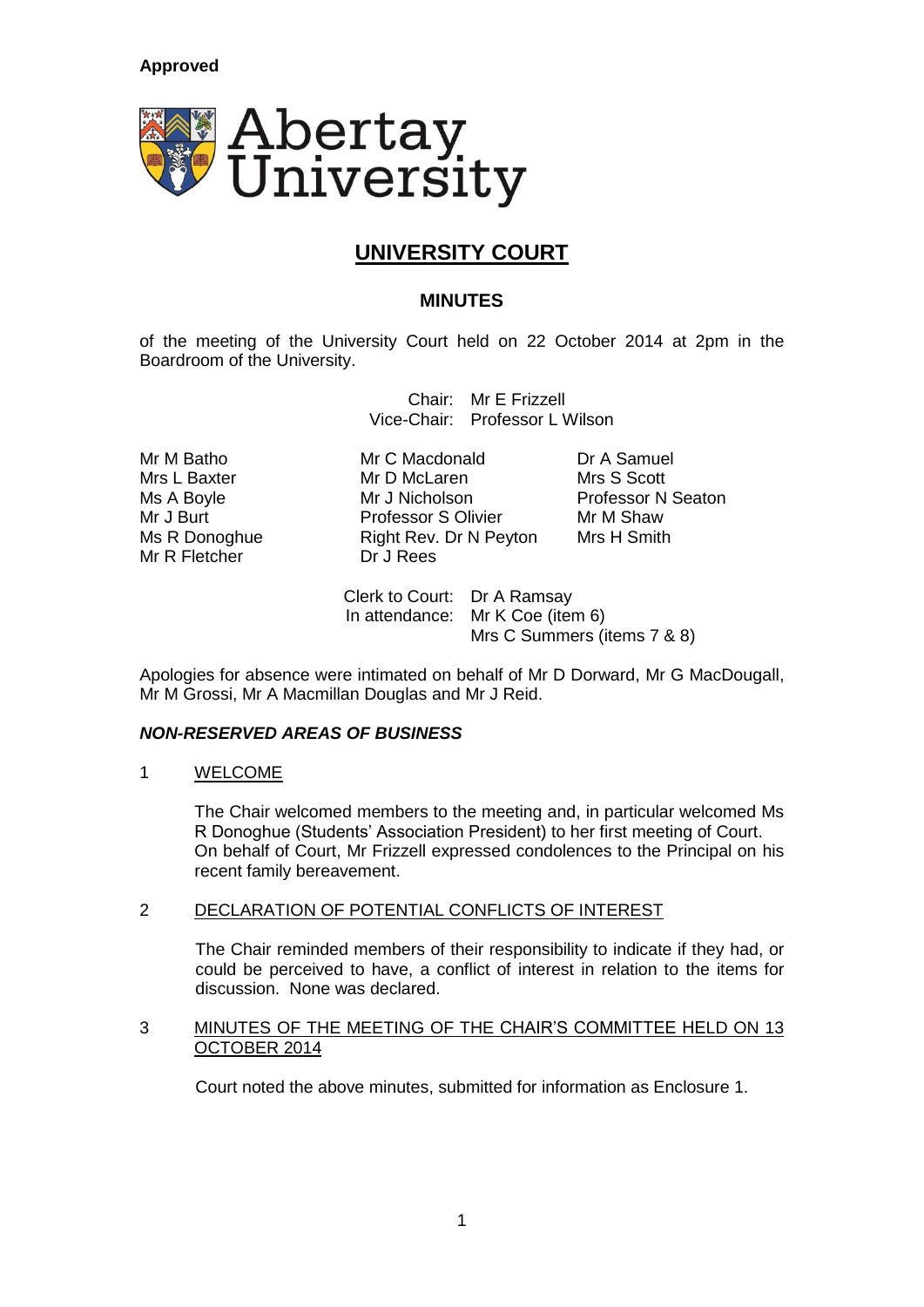## 4 MINUTES OF THE MEETING OF THE UNIVERSITY COURT HELD ON 18 JUNE 2014

Court approved the above minutes, submitted as Enclosure 2, as an accurate record, subject to one minor amendment.

#### 5 MATTERS ARISING FROM THESE MINUTES

Members were advised that there were no matters arising which were not already on the agenda.

#### 6 ANALYSIS OF LEAGUE TABLES

CT/1014/03

The Principal introduced the above paper as one of an occasional series of reports to Court on the University's league table performance. In addressing the report, Professor Seaton noted that league tables provided a useful synthesis of HESA data to guide the public and that universities should remain vigilant to the influence the league tables have.

Court was advised that evidence suggested that improvement in performance had greater impact amongst the most highly-placed institutions, although this should not deter the University from seeking to advance in the rankings. Members noted that the institution was reviewing tactical issues around the reporting of data but that league table performance should not be employed as a management tool.

The Director of Communications apprised Court that, between about 2008 and 2012, Abertay had been on a clear downward trend in terms of its overall position within the tables; slow at first but steeper after 2011. However, since 2012 Abertay's ranking had, broadly speaking, begun to recover significantly, particularly in the Complete University Guide and the Guardian University Guide but somewhat less so in the Times and Sunday Times University League Table.

Members were advised that the exact criteria used varied from guide to guide but that, broadly speaking, they all included measures of student experience, research achievement, entry grades, expenditure, and employability outcomes. The research score was based on RAE 2008 outcomes and had therefore remained unchanged since then. The student satisfaction measure also remained static until Abertay joined the NSS in 2012, because nonparticipating institutions received either no score or the sector average score.

The key variables that had most influenced the University's ranking in the various tables over recent years were noted as: entry grades, graduate employment rates (in graduate-level jobs), proportion of graduates gaining 1sts or 2:1s (so-called "good honours"), staff-student ratio (SSR), completion rates, expenditure on student learning environment and, since 2012, the NSS score. However, the weightings given to the different measures when calculating overall ranking varied from table to table, accounting for the variation in rankings from one table to the next.

The Vice-Principal (Academic) apprised Court of conscious interventions made by the University in each of these key areas which would have an amelioratory effect on its position. Members noted that "good honours" had increased by 6% on the last data set, entry grades were significantly higher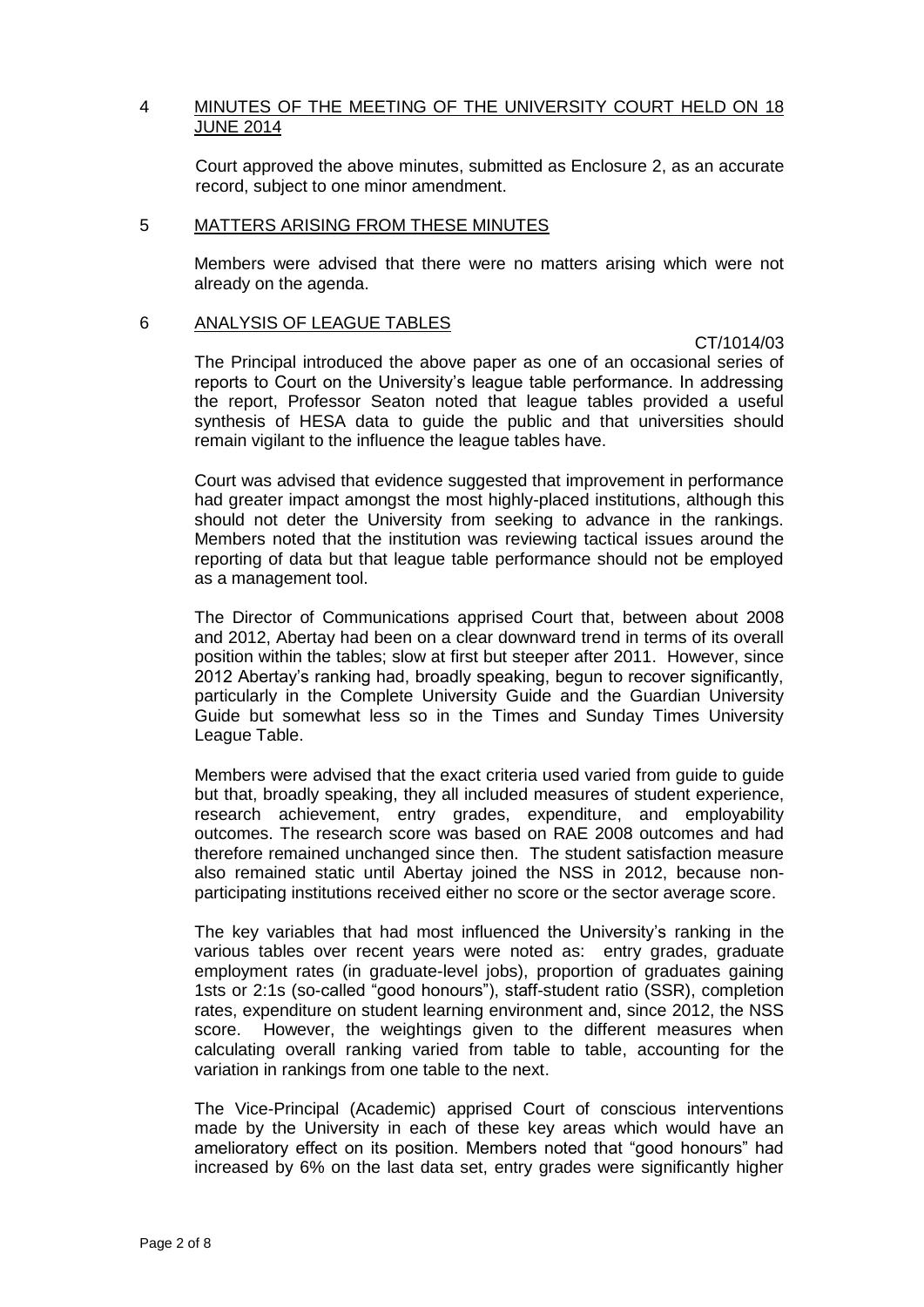and the recent round of academic appointments would have the effect of improving SSRs, as well as enhancing the student experience.

In discussion, members sought clarification of those criteria which might be optimised in data returns and noted that initiatives introduced by other universities would not necessarily be an institutional fit for Abertay. Court requested agreement from the Executive that the University intended to improve its performance in national league tables and gave consideration to whether Abertay would wish to formalise its aspiration. The Principal advised that the University's ambition in this regard would be enshrined in the draft Strategic Plan.

Court thanked the Director of Communications for his comprehensive analysis of this important issue. Thereafter, Court noted that the University intended to improve its position in national leagues tables and expressed its support for management's efforts in this area.

*[Secretary's note: The Director of Communications left the meeting at this point.]*

## 7 STRATEGIC PLAN 2015-2020

CT/1014/04

Court received and considered the above discussion paper from the Director of Strategic Planning, intended to provide members with the opportunity to consider a number of strategic issues and the assumptions on which the Strategic Plan 2015-2020 should be based. The paper also included a draft of the Strategic Plan for consideration. Mrs Summers advised members that the draft Plan would be further developed in the light of Court's deliberations and that the final detailed plan would be brought to Court in December for consideration and approval.

Court discussed the assumptions made by the University as follows:

#### External Environment

These were felt to be broadly correct. Members considered the potential economic effects of the UK withdrawing from the EU and requested that consideration be given to the UK Government's policies on immigration. Noting that Scottish Government policy on HE funding could change in challenging times, Court observed that the University should be sufficiently agile to react accordingly.

## **Size and Shape**

Court was generally content that the University's assumptions regarding its future size and shape were realistically ambitious. In discussion, members noted the University's intention to realise larger numbers of Overseas students and to increase the taught postgraduate population through the introduction of a new portfolio. Court welcomed the continued commitment of the institution to provide entry routes to all stages of degree programmes and requested that the regionalisation agenda of the University be made more explicit.

#### Future Portfolio

Court welcomed the University's aspiration to strive for excellence in all areas of the curriculum and commended the analysis of the areas in which Abertay might achieve prominence. One member requested that Court receive a detailed business case to underpin any significant investment in specific areas of the portfolio and was advised that expenditure proposals were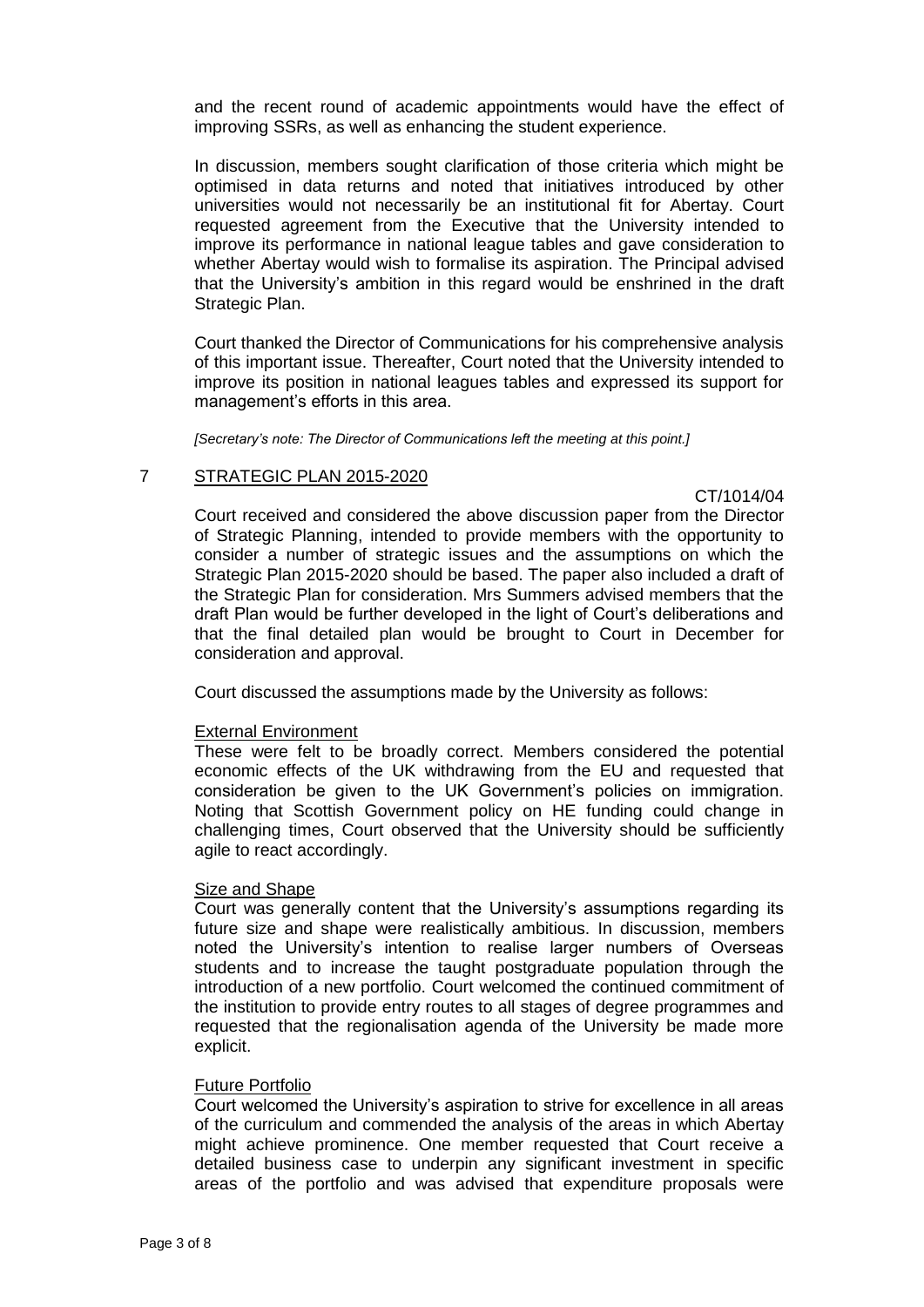communicated to Court through the annual budgeting process with, as appropriate, reference to the relevant Committee. It was agreed that a paper on strategic academic developments would be brought to Court in April 2015.

In other matters, Court noted that it would receive a presentation on philanthropic giving activities at the February 2015 meeting and requested that due importance be given to the framework supporting the implementation of the Plan.

Moving to the content of the Strategic Plan, Court was advised that the Statement of Purpose proposed was intended to replace the mission and vision of the current Plan. Although the main principles of the mission and vision remained broadly the same, these had implications for the way in which the University might prioritise its activities depending on the external environment. One member questioned whether the Executive had resolved not to explore distance / online learning and was advised that, although this had not been precluded, it was felt that the investment required to resource such a development could be more meaningfully utilised elsewhere.

In discussion, Court requested that more emphasis be given to staff development and to recognising and developing potential in staff in a way that was indicative of the Abertay ethos. Thereafter, Court gave its approval to the principles of the draft Strategic Plan and thanked the Director of Strategic Plan for a reassuring and detailed document.

## 8 SFC OUTCOME AGREEMENT 2013/2014 SELF-EVALUATION

CT/1014/05

Court received and considered the above draft of the University's selfevaluation report to the Scottish Funding Council (SFC) on progress made against the outcome agreement for 2013-14. Members noted that the format of the report followed the guidelines set out by SFC and that the deadline for submission of the self-evaluation report to SFC was the end of October.

The Director of Strategic Planning advised Court that progress had been discussed regularly with SFC throughout the year. Where there had been issues surrounding particular targets these had been discussed and, in some cases, revised targets had been agreed as part of the negotiation of the 2014- 15 outcome agreement.

Members noted that the process of developing the outcome agreement for 2015-16 had commenced and that a draft would be brought to the December meeting of Court for discussion and approval.

Thereafter, Court approved the report.

*[Secretary's note: The Director of Strategic Planning left the meeting at this point.]*

#### 9 SENATE

## 9.1 Report of meeting held in October 2014

CT/1014/06

Court received and noted a report on issues discussed at Senate's meeting in October 2014.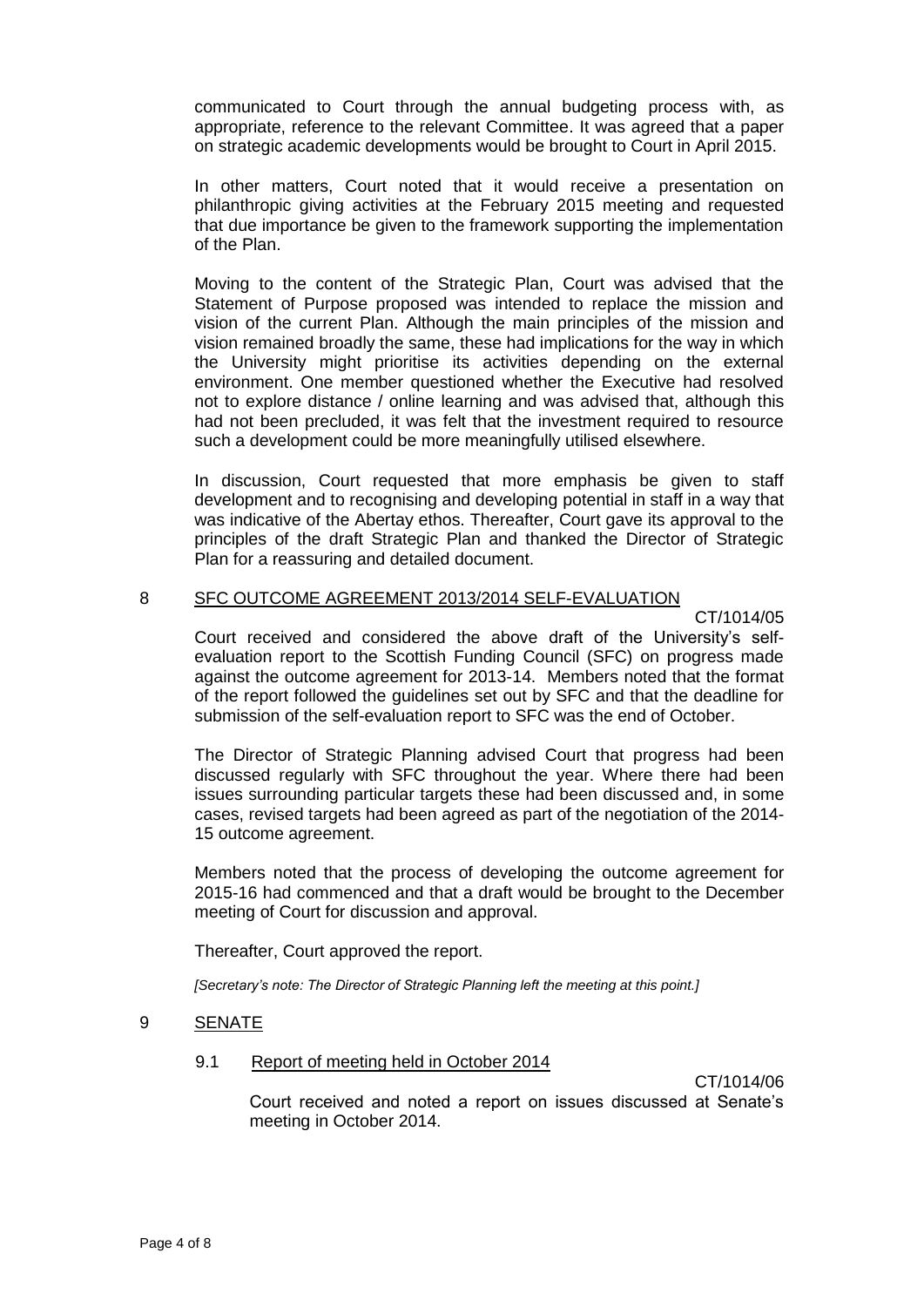## 9.2 Senate Annual Report to Court

## CT/1014/07

Court considered the above report, which provided an overview of the work of Senate during 2013/14 in order to provide Court with a means of satisfying itself that the responsibility delegated from Court to Senate in relation to the planning, co-ordination, development and supervision of the academic work of the University had been properly exercised. In addition to providing reassurance that the quality of provision was maintained and verified through many independent external specialists, the report also noted activity undertaken to enhance teaching and research, and thus student learning and the overall student experience.

The report also included the annual statement to the SFC on internalled review activity, which was endorsed by the Court.

Thereafter, Court commended what it considered to be a most comprehensive report.

#### 10 PROPOSAL REGARDING VICE-PRESIDENT OF STUDENTS' ASSOCIATION ATTENDANCE AT MEETINGS OF COURT

CT/1014/08

Court received and considered a proposal from the President of the Students' Association that the Vice-President of the Students' Association become an observer at all meetings of Court. The Chair of the Governance & Nominations Committee indicated that the Committee was supportive of this proposal as it would give Court assurance that discussions were being broadly disseminated.

Following clarification that the Vice-President of the Students' Association would have no voting rights, Court approved the proposal.

#### 11 AUDIT COMMITTEE: MINUTES OF THE MEETING HELD ON 30 SEPTEMBER 2014

The minutes of the above meeting, submitted as Enclosure 9, were approved. The following matters were noted:

11.1 Review of Schools and Services

(paragraph 8.2 refers) Court noted that the Audit Committee had considered a review of Schools and Services. The auditors had identified two moderate and two low-risk control recommendations, all of which had been accepted by management. The review also acknowledged areas of good practice.

#### 11.2 Prototype Fund

(paragraph 10 refers) Court was apprised of the Committee's consideration of a report in relation to the Prototype Fund. Members noted that the Committee had not been satisfied with the quality of feedback and had requested a detailed financial breakdown be brought to the next meeting of the Committee.

The following matter was approved: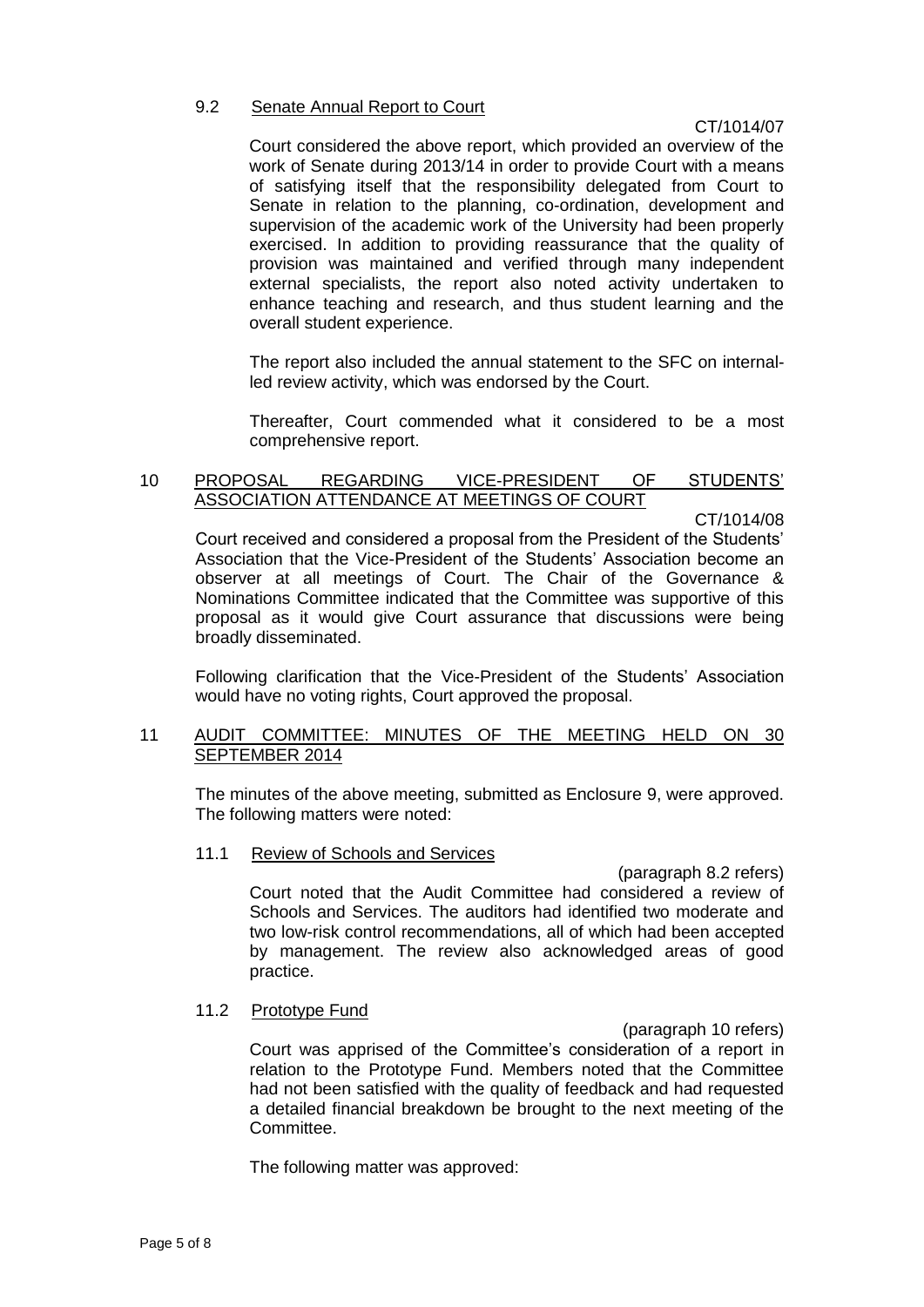#### 11.3 Review of Value for Money Strategy

(paragraph 13 refers)

Court noted that the Committee had considered the revised University Value for Money Strategy, which had been reviewed and amended with reference to the Scottish Government revised 'Best Value in Public Services' guidance.

#### 12 FINANCE & CORPORATE PERFORMANCE COMMITTEE: MINUTES OF MEETING HELD ON 23 SEPTEMBER 2014

The minutes of the above Committee, submitted as Enclosure 10, were approved. The following items were noted:

#### 12.1 University Environmental Policy

(paragraph 14 refers) Court noted the Committee's approval of the University Environmental Policy, which had been revised to incorporate very minor corrections and the new University logo.

#### 12.2 University Sustainability Policy

(paragraph 15 refers) Court noted the Committee's approval of the University Sustainability Policy, which had been revised to incorporate very minor corrections and the new University logo.

#### 12.3 Bad Debt Provision

(paragraph 18 refers)

Court noted the Committee's approval of the proposed bad debt provision at 31 July 2014.

## 13 GOVERNANCE & NOMINATIONS COMMITTEE: MINUTES OF MEETING HELD ON 16 SEPTEMBER 2014

The minutes of the above Committee, submitted as Enclosure 11, were approved. The following item was noted:

#### 13.1 Scottish Code of Good HE Governance

(paragraph 6 refers) Court noted the Committee's commendation of the good progress made with regard to the approved implementation plan for complying with the new Scottish Code of Good HE Governance.

The Chair of Court advised members that the Code has been discussed at the Committee of Scottish Chairs of Court and advised that Abertay was one of the few institutions to have indicated its commitment to 40% of Court members being women. The Vice-Chair apprised Court of discussions at the recent CUC meeting regarding achieving BME representation on governing bodies.

Mr Frizzell requested that the Governance & Nominations Committee take responsibility for this issue and produce an action plan for achieving the proposed gender balance. This was agreed.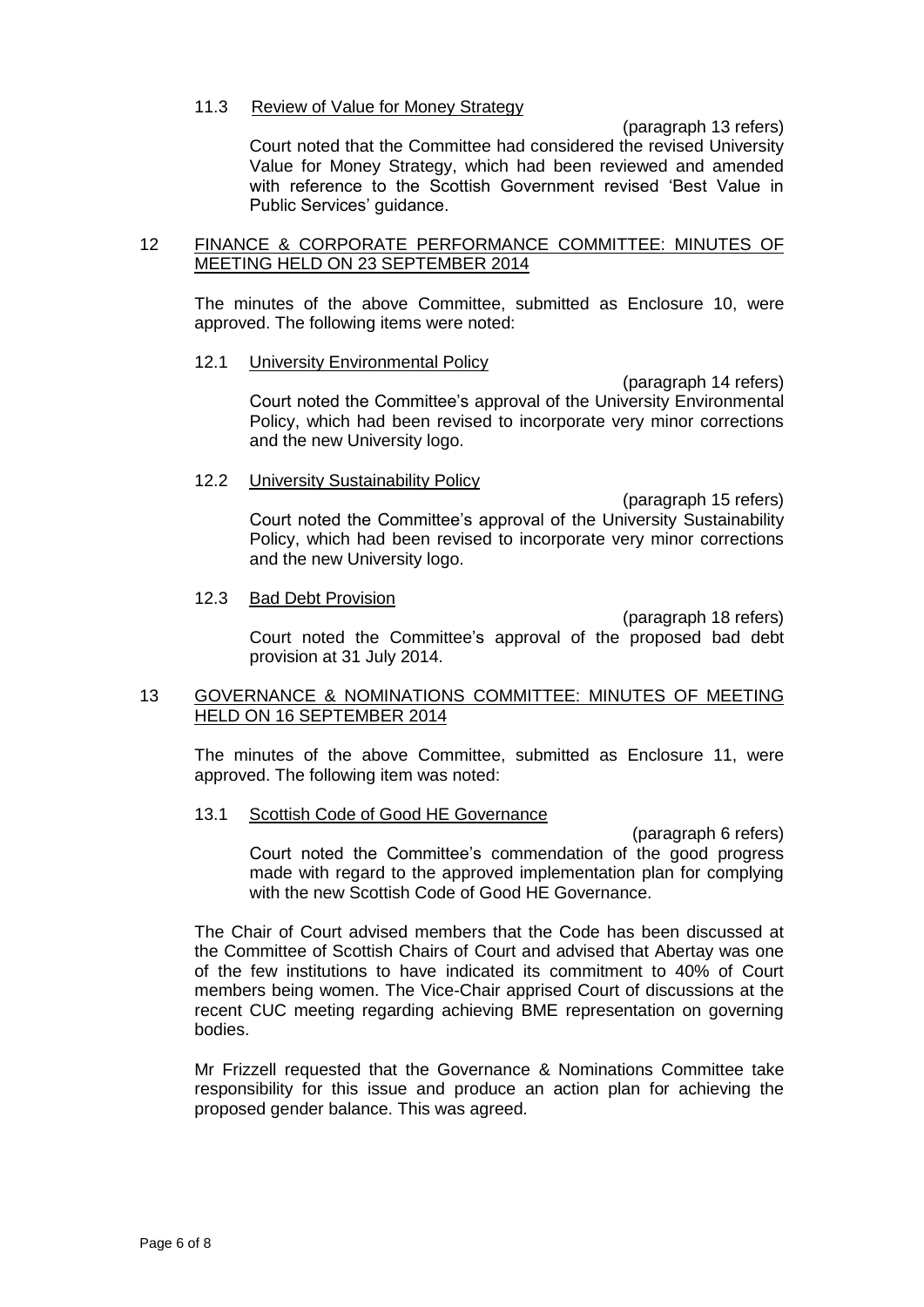## 14 PEOPLE, HEALTH & EQUALITY COMMITTEE: MINUTES OF THE MEETING HELD ON 2 OCTOBER 2014

The minutes of the above meeting, submitted as Enclosure 12, were approved. The following matter was approved:

#### 14.1 Flexible Working Policy

(paragraph 7 refers) Court endorsed the recommendation of the Committee that the Flexible Working Policy be approved.

The following matter was noted:

## 14.2 Race Equality Charter

(paragraph 8 refers) Court noted the Committee's consideration of report on the University's participation in the development of a Race Equality Charter Mark.

## 15 REMUNERATION COMMITTEE REPORT

CT/1014/13

Court received and considered the above report. Whilst there were no matters for which Court approval was sought, the Chair reminded Court that this had been the first meeting of the Committee at which the broader remit - approved last year by Court – covering decisions on the principles for determining salaries on the discretionary range was in place.

Mr Shaw advised members that the Committee had considered a proposed process for the annual review of the salaries of the Professors of the University (i.e. those Professors who do not have a role as Head of School or member of the Executive) and had concluded that it was fair and transparent. Court noted that the Committee had further agreed to meet later in the session to consider the approach adopted for reviewing the salaries of other senior staff.

## 16 ELECTION OF MEMBER AND APPOINTMENT OF LAY MEMBERS

Court received an oral report from the University Secretary on preparations for the forthcoming election of a member of academic staff to Court and the selection process for new lay members of Court. Members noted that Dr A Samuel's period of office would end on 31 December 2014 and that the result of any election would be communicated to Court at its meeting in December. Members were further advised that the Governance & Nominations Committee had approved the inclusion of part-time staff in the voting process for the first time.

Mrs Stewart apprised Court of applications for lay membership received thus far and noted that interviews would be held shortly in respect of two vacancies.

## 17 REPORT ON COMPLAINTS HANDLING IN SESSION 2013/2014

CT/1014/14

Court noted the above report which provided a summary of complaints that had been received in the first year of operation of the new Model Complaints Handling Procedure (MCHP), which had been in place since 31 August 2013.